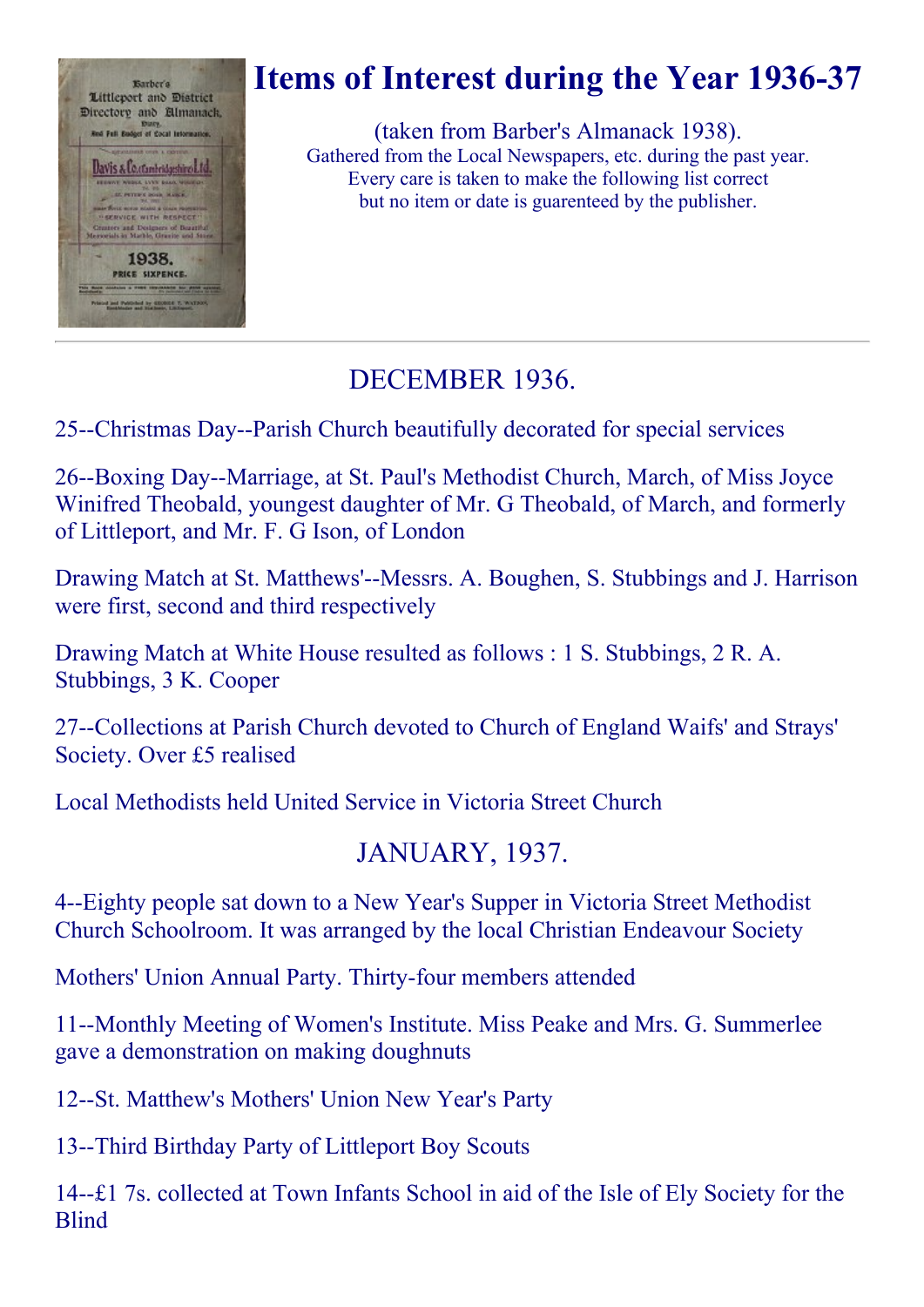15--Billiards--Greene King Challenge Shield won by E. Reed at the British Legion Club. He defeated A. W. Thompson in the final round

21--Over 150 mothers and children entertained at the Annual New Year's Party of the Littleport Maternity and Child Welfare Centre

22--Annual Party of juvenile section of Hereward Lodge of Oddfellows. A company of 175 sat down to tea.

26--Annual Meeting of Bowls Club. It was revealed that the club was £12 in debt

St. Matthew's mothers entertained to tea by fathers

27--Miss Peake (local secretary for the Church of England Waifs' and Strays' Society) received a letter of thanks from the Society for the local box collection of £20 14s.

!!! The new road connecting Parson's Lane and Wisbech Road christened "Friar's Way" at a meeting of Parish Council

31--Rev. H. M. Brown (recently home from Jamaica) preached at the Independent Chapel

## FEBRUARY, 1937.

5--A motor lorry driven by Mr. C. G. Sallis came into collision with a milk van driven by Mr. W. T. Hiblin at the White Hart Lane cross-roads. Neither of the drivers were injured

8--New members welcomed at monthly meeting of Women's Institute. Mr. Narborough gave a. demonstration on "Care of the feet"

10--Special Ash Wednesday service held in Parish Church conducted by the Vicar (Rev. N. W. Shelton)

**!!!** 14--New electric lights in Parish Church dedicated to Holy Service. The service was conducted by the Rev. N. W. Shelton, and Alderman Wm. Cutlack, J.P., of Ely, pressed a button to put the lights into operation for the first time

15--Completion of the installation of the electric organ blower in the Parish Church

Local King's Messengers provided the entertainment at monthly meeting of Mothers' Union

16--Rev. N. W. Shelton, M.A., completed 21 years as Vicar of Littleport

Domino Tournament at the Constitutional Club for challenge shield presented by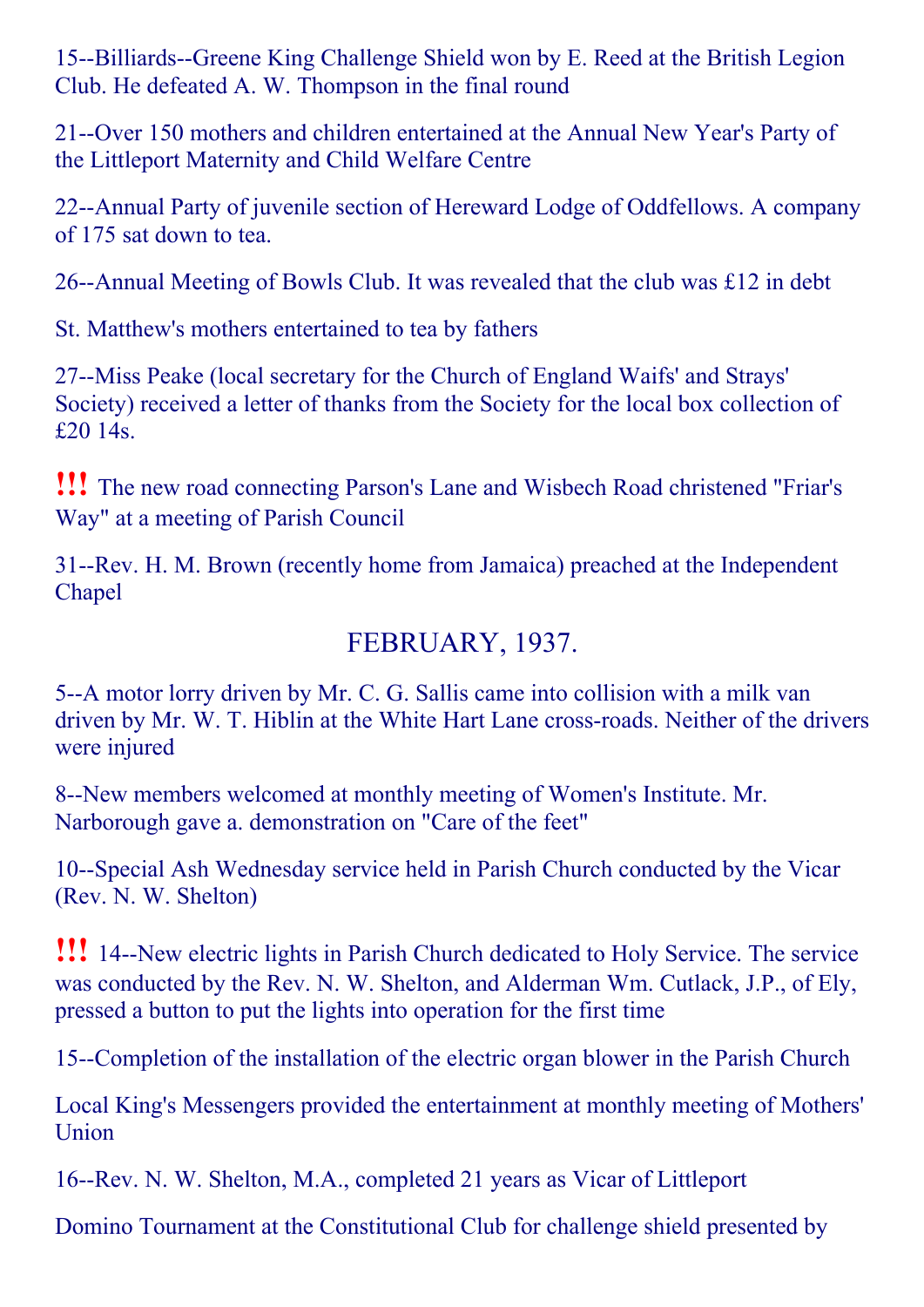Messrs. Hall, Cutlack & Harlock, Ltd., won by H. Harrison

20--Successful Jumble Sale held by Liberals' Tennis Club. Over £8 was raised

21--Ald. J. W. Payne, of Wisbech, was the special preacher at Victoria Street Methodist Church

24--Tragic death, at Infield Farm, Grandford, March, of Mr. Charles Alfred Goodge, a former resident of Littleport, due to the accidental discharge of his gun when he stumbled in a stable. He was 48 years of age

26--Death, at Ely, of Mrs. Eliza Gentry, widow of Mr. Charles Gentry, late of Victoria Street, Littleport, in her 82nd year

27--"Sunnybrook Starlight," a cocker spaniel owned by Mr. A. W. Blankley, of Main Street, awarded second prize at Wisbech Dog Show

## MARCH, 1937.

1--Mothers' Union monthly meeting. An address was given by Mrs. C. A. E. Pollock, of Cambridge

2--Dame Sybil Thorndike and her husband, Mr. Lewis Casson, entertained at the Convalescent Home

Concert, arranged by the Little Ouse and Brandon Bank Women's Institute, held in the Brandon Bank Schoolroom. The Pymoor Ten Sisters supplied the entertainment

3--Annual meeting of Littleport "Imps." It was revealed that during the year the membership had been doubled

Coursing meeting held at Crouchmoor

5--Well-attended Liberal concert-meeting held in the School, Black Horse Drove. The Speaker was Ald. H. Payne, of Guyhirn

8--Members' night at Women's Institute meeting. During the evening members had to explain "Where I first met my husband"

11--Bells of Littleport Parish Church described by members of the Ely Diocesan Association of Ringers as "the pride of the Fens"

12--Completion of British Legion Club's darts tournament. E. Taylor was the winner

Miss Doris M. Hinckley, of Littleport, left for her second term of service with the China Inland Mission, as a missionary in Anhwei

**!!!** 14--Organ recital, given by Dr. M. P. Conway, organist of Ely Cathedral, in the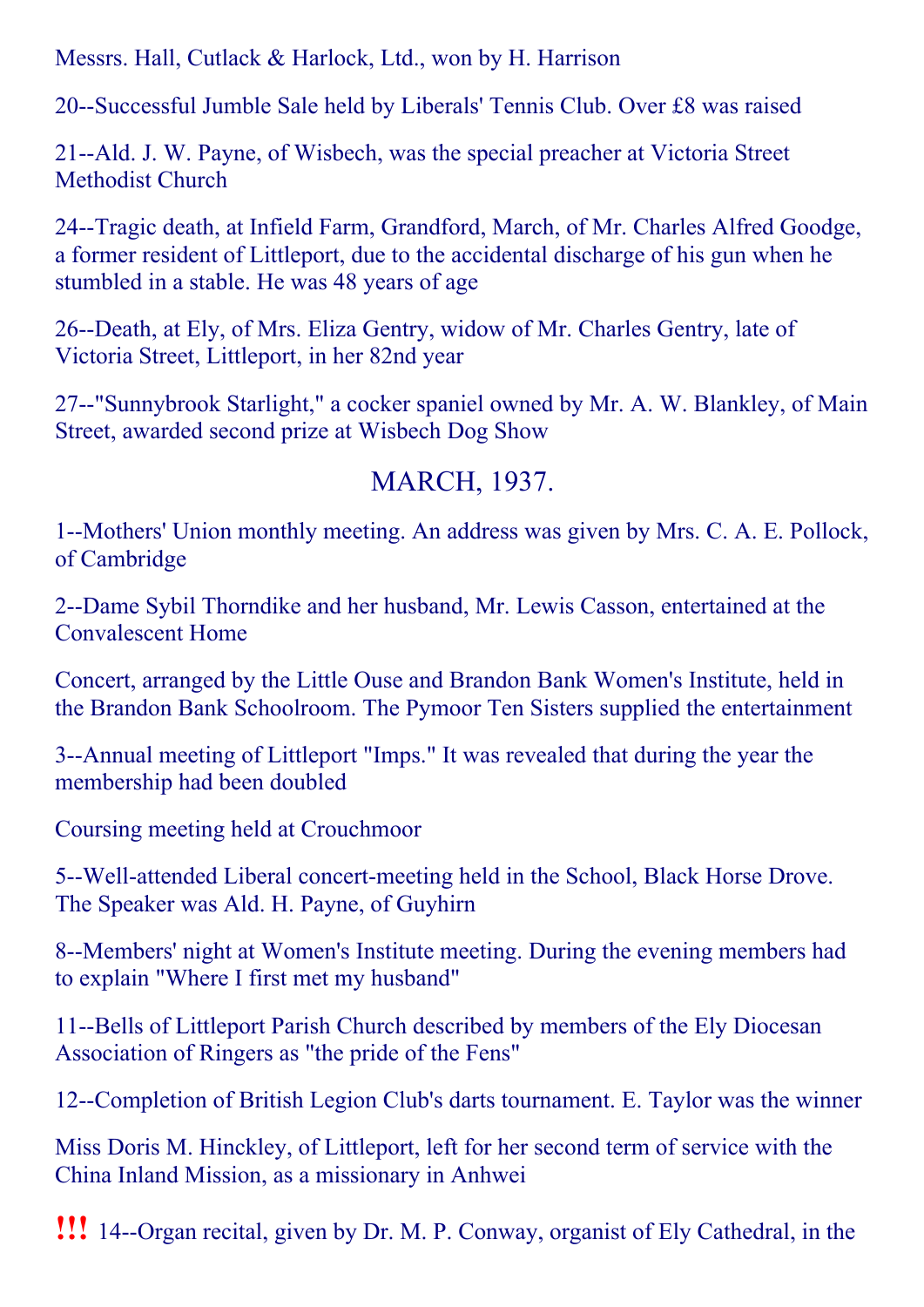Parish Church. The new electric organ blower was used for the first time

17--Another year of amazing progress reviewed at the annual meeting of Littleport "Hereward" Lodge of Odd Fellows

**!!!** 18--Fenland threatened with wholesale flooding. The Great Ouse and its tributaries nearly seven feet above normal level. White Hart Lane and City Road flooded and cottages in the Holmes surrounded by water. A huge crack appeared in the Cut and the bank was strengthened by bags of clay. Station Road sandbagged near Railway Station

19--Mr. and Mrs. S. Ashman, of 102, Victoria Street, celebrated their golden wedding

**!!!** 21--Sightseers from all parts of England invaded Fenland to see the floods. It was estimated that something like 10,000 vehicles passed over Littleport Bridge

25--Alderman T. Peake, J.P., of Littleport, Chairman of the Ely Magistrates, congratulated by his fellow members of the Bench on his appointment as High Sheriff of Cambridgeshire and Huntingdonshire for the ensuing year

26--Good Friday--Two hour service in Parish Church conducted by Rev. R. K. Denham of Landbeach

26-Service of Song entitled "Scapegrace" given by the choir of Victoria Street Methodist Church

Over 100 people sat down to a Public Tea in the Salvation Army Hall

28--Easter Day--Special services held in the Gospel Hall. The speaker was Mr. Bolton of Ackworth

## APRIL, 1937.

4--Annual Egg Service at Parish Church. 1,000 eggs collected for Addenbrooke's Hospital

5--Annual meeting of Town Lands Charity. It was revealed that the Feoffees' overdraft at the bank had been reduced by one half Elections of Rural District and Parish Councillors in Littleport.

In the Rural Council Election, Mr. John C. Armiger, a new contestant, headed the poll. Alderman T. Peake headed the poll in the Parish Council Election.

Death of Rev. Frank D'Ynza Brace, Vicar of Littleport St. Matthew, at the age of 77 years. He succeeded to the Vicariate of St. Matthew's in June, 1925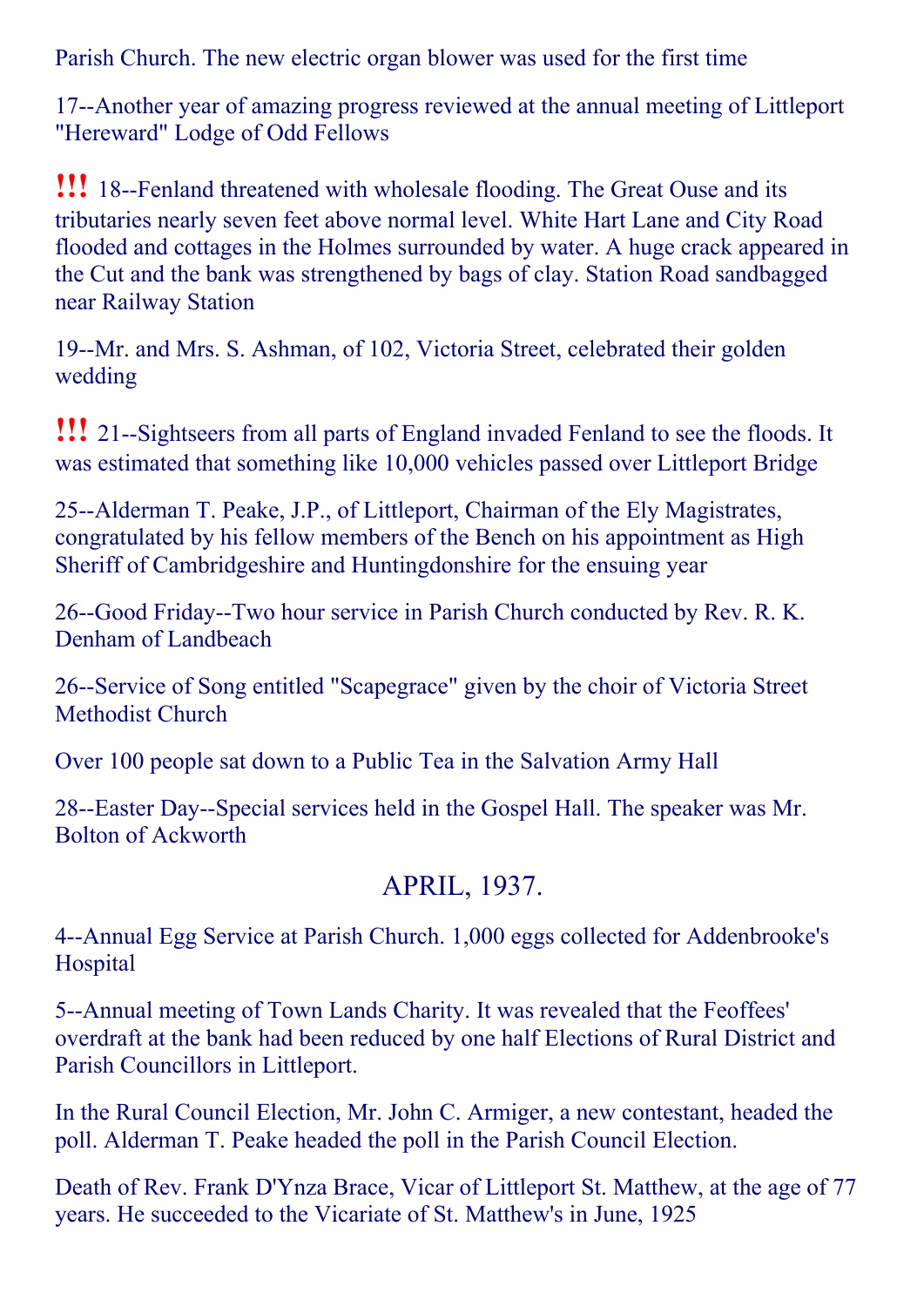8--Death, at Exning, near Newmarket, of Mr. Henry Harold Coleman, aged 69 years. Mr. Coleman was a native of Black Horse Drove

12--Monthly meeting of Women's Institute. An egg collection was made for Addenbrooke's Hospital Football--Town Boys defeated Sutton Boys, 4-1

14--Annual meeting of Amalgamated Friendly Societies' Charities Committee. Members were of the opinion "that Littleport urgently needed an Ambulance"

20--Death at Northfield House, Southery, at the age of 24, of Miss Lilian Mary Thornhill, only daughter of Mr. C. W. Thornhill and the late Mrs. Thornhill

21-First meeting of recently elected Parish Council. Ways and means of protecting the low lying parts of the town from the flood menace were discussed

Charity Football--Littleport v. Isle Police, £10 raised for Coronation Fund

23--At the fourth annual Borough Musical Festival at Cambridge, Gladys Washington, a local entrant, was placed third among twenty-seven entrants in the solo pianoforte class for children aged 11-12 years

£9 4s. collected in Littleport on behalf of the National Children's Home

25--Anniversary of St. John's Methodist Church, High Street. The preacher was Rev. T. Gray Atkinson, of Bourne, Lines.

30--An appeal for funds on behalf of the old folk in the Holmes whose houses had been recently flooded realised over £l3

#### MAY, 1937.

4--Salvation Army sale of Work opened by Mrs. W. G. T. Macfie. £18 was realised

It was revealed at a meeting of the local Coronation Committee that over £111 had been collected for the town's celebrations

5--In connection with the local Coronation celebrations March Musical Society gave a presentation of "Merrie England"

6--Football--Local Butchers and Grocers met in their annual match. Butchers won 4-0

7--Football--Isle Schools Cup-Final. March Hereward 5, Littleport 0

9--1st Littleport Company Girl Guides took part in a Guide parade service held in Ely Cathedral. Over 1,100 Guides attended

10--Monthly Women's Institute meeting. Mrs. J. Feetham, senr., gave a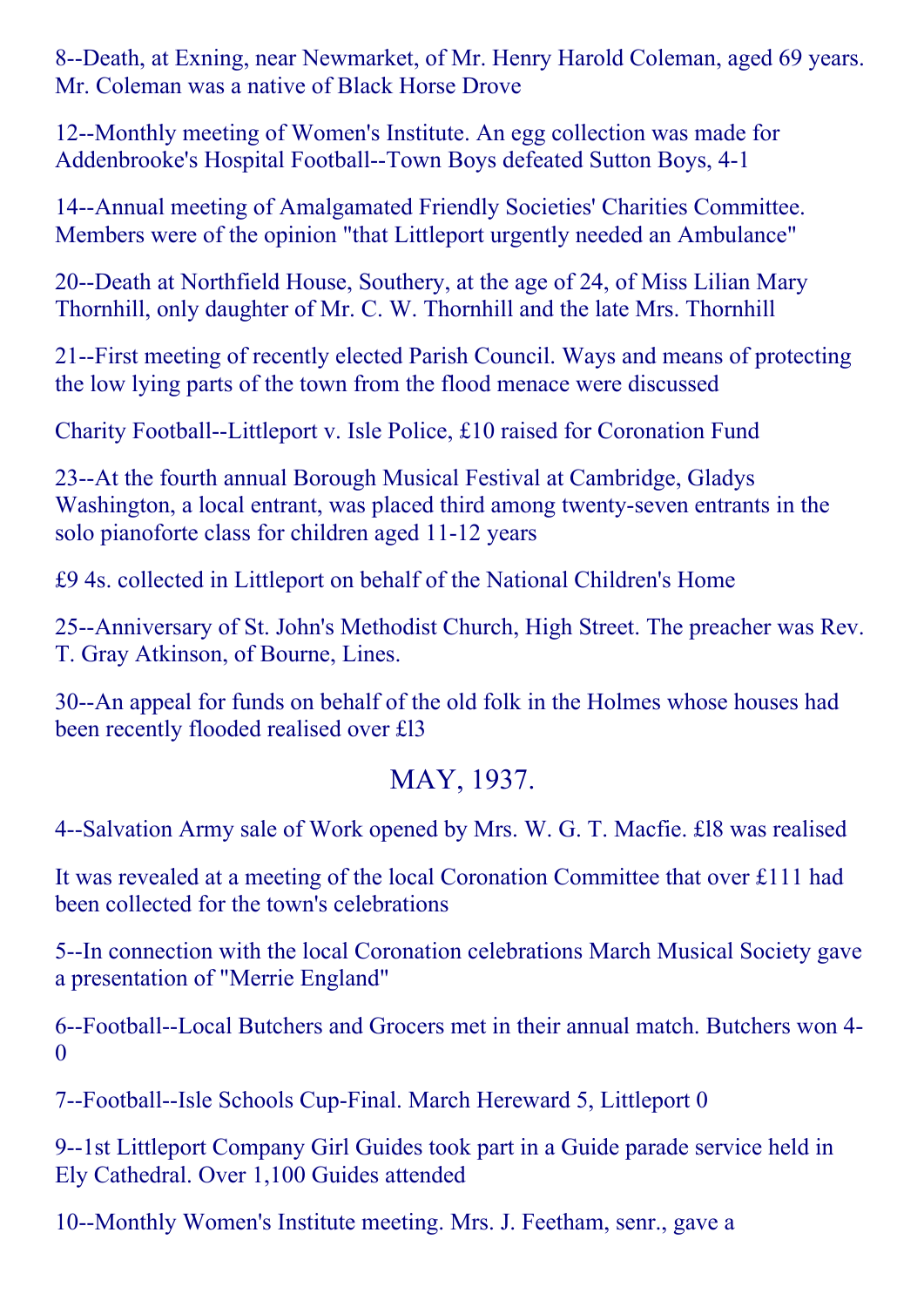demonstration of making loose chair covers

**!!!** 12--Coronation of Their Majesties King George VI. and Queen Elizabeth. Houses and streets in Littleport gaily decorated. Procession to Parish Church for a united service of thanksgiving was the longest ever seen in Littleport. Six-a-side football contest abandoned owing to incessant rain. Coronation mugs presented to children. Free dance held in Constitutional Hall

!!! Coronation celebrations at Little Ouse included <sup>a</sup> tea for children and an adults' supper. The sports programme had to be abandoned owing to rain until the following **Monday** 

!!! Coronation celebrations at Black Horse Drove included <sup>a</sup> service in the Wesleyan Chapel, a cricket match, and tea for children and adults. A successful day was concluded with the lighting of a bonfire

**!!!** 15--Coronation celebrations continued. Over 100 Old Age Pensioners given a free cinema show at the Regal Cinema. Afterwards they were entertained to tea in the Constitutional Hall

17--Whit Monday--Coronation celebrations concluded with a programme of sports, a torchlight procession, a bonfire and firework display

19--Annual meeting of Swimming Club. The possibility of erecting a new bathing pool in Littleport was discussed

21--Social evening held in St. Matthew's Institute to bid farewell to Mrs. D'Ynza Brace

24--Annual meeting of Nursing Association. The Secretary's report began thus-"More visits paid, more miles covered, more babies, is the report for 1936 ; another nurse, another car, a larger district is the programme for 1937"

27--Death, at Glenfield, Leicester, of Mr. G. W. Goodge, a native of Littleport. He was for 42 years employed at Messrs. Hope Bros' factory

#### JUNE, 1937.

1100 Coronation souvenir mugs distributed to children under 3 years of age at the weekly meeting of the local Maternity and Child Welfare Centre

2--Members of the local Mothers' Union entertained by the Vicar (Rev. N. W. Shelton)

3--Arrival at Littleport of Capt, and Mrs. Stanley Searle to take charge of the Littleport Corps of the Salvation Army Departure from Littleport of Capt, and Mrs.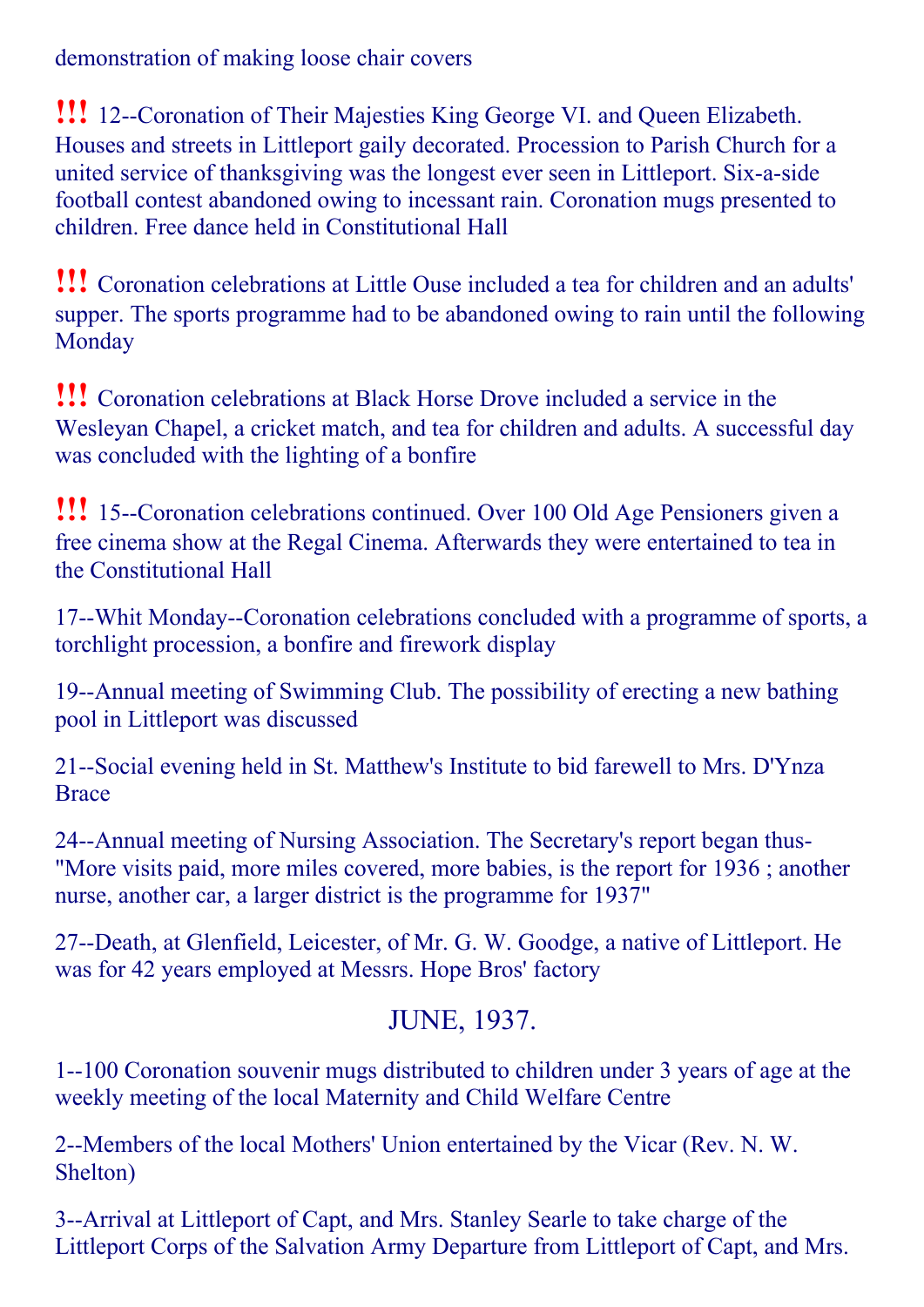L. Howe to take charge of the Slough Corps of the Salvation Army.

9--At a meeting of the Isle of Ely Highways and Bridges Committee it was decided to consider a £20,000 scheme for the improvement of the Littleport-Brandon Creek road

Visit to Littleport, in connection with the Victoria Street Methodist Sunday School Anniversary, of the 1st King's Lynn Boys Brigade

11--Death, at Kingsthorpe, of Mr. Joseph William Luddington in his 83rd year. Mr. Luddington formerly lived and fanned at Littleport and was the son of the late Mr. and Mrs. James Luddington

13--Continuation of Anniversary celebrations in connection with Victoria Street Methodist Sunday School

14--Monthly meeting of Women's Institute. Miss D. Defew, B.A., spoke on the life of George Eliot

15--Local Maternity and Child Welfare Centre closed for three weeks owing to an outbreak of measles

16-First inter-club swimming match of season held at Littleport. The local club defeated the City of Ely Club

Garden Fete held in connection with the Parish Church yielded a profit of over £46

18--Miss Olive Chapman, a pupil of Mrs. Walter Gotobed, gained a certificate for Pitman's Shorthand, Primer I.

Death of Mrs. Gertrude Baldwin, a former Littleport lady at Kew, exactly a week after the death of her brother (Mr. Joseph Wm. Luddington)

19--The local British Legion Silver Prize Band gained two prizes in the Norfolk Brass Band Festival held at Reepham

23--Garden Fete in aid of the funds of St. John's Methodist Church opened by Mrs. G. E. Bedford, of Prickwillow. The proceeds were about £35

27--Open-air concert given by the British Legion Silver Prize Band in aid of Dr. Barnardo's Homes yielded about £2 5s.

30--Departure from Littleport of Mr. F. L. Smith, manager of Messrs. Hope Bros. Shirt Factory, to take up a new appointment as manager of the firm's main works at Dulwich. He came to Littleport 12 years ago

# JULY, 1937.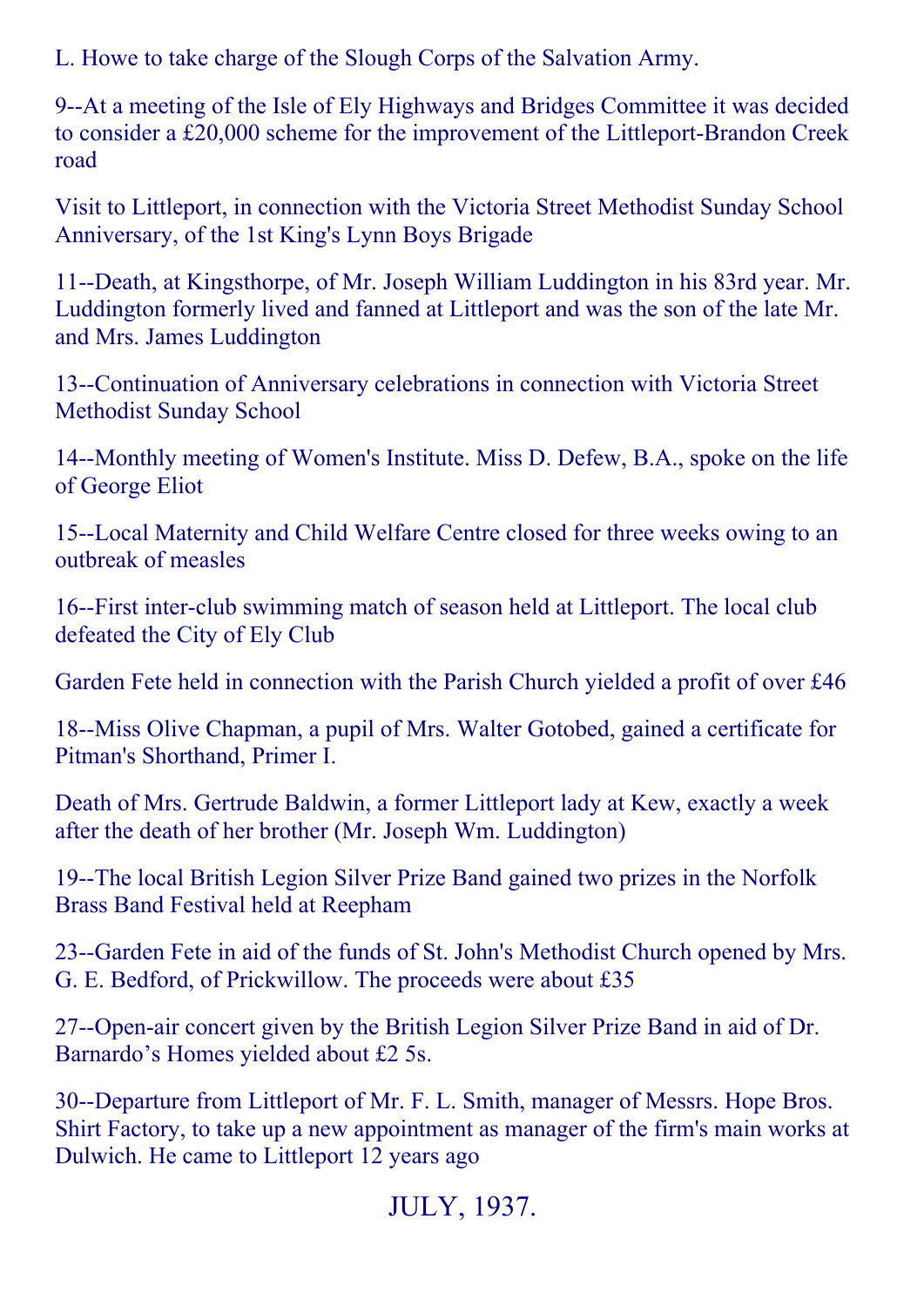7--Meeting of Black Horse Drove Coronation Committee for the purpose of disposing of surplus money amounting to over £7. It was decided to give the school children an outing to Hunstanton

8--Inter-club swimming match. St. Ives v Littleport. Littleport were defeated

10--Tea and tennis tournament held on "Imps" court. A presentation was made to Miss Ivy Smith to mark her departure from Littleport. The tournament was won by Mr. N. H. Wilson and Mrs. S. R. Stanley

Presentation made to Mr. F. L. Smith by members of the Constitutional Club in recognition of his services as their chairman for the past eight years

11--Mr. A. L. Atkins, of Ely, preached at St. John's Methodist Church Flower service held in Parish Church

12--Members of Women's Institute held a whist drive and games in Mrs. F. Morton's garden

14--Annual united Sunday Schools outing. Nearly 800 persons journeyed to Hunstanton from Littleport

19--Annual meeting of Town Football Club. The treasurer revealed that the Club had a balance in hand of over £60

**!!!** 20--Interesting wall paintings discovered in the "Black Bull" public house by Mr, W. H. Dade. It was surmised that the paintings had been hidden for about 100 years

Death, at the Battle Hospital, Reading, of Mrs. Elizabeth Graham, at the age of 71 years. She was a native of Littleport and left the town about 44 years ago

21--Return swimming match between Littleport and St. Ives. This time Littleport were successful

25--Annual Church Parade The collections for the day amounted to £34 19s. 8d.

A Littleport soldier, Mr. Leslie Oakey, of Pools Drove, injured in a motor cycle smash on Littleport Bridge. He was conveyed to Addenbrooke's Hospital

Adjutant and Mrs. Leslie Drumm, two former officers of the local Corps of the Salvation Army visited Littleport

27--Swimming Club's annual water sports. The Challenge Cup was won by M. Crawshaw (Barnsley A.S.C.)

28--Horticultural and Foal Show Society's annual show and sports. An all-round increase in entries and a larger crowd made the event one of the most successful the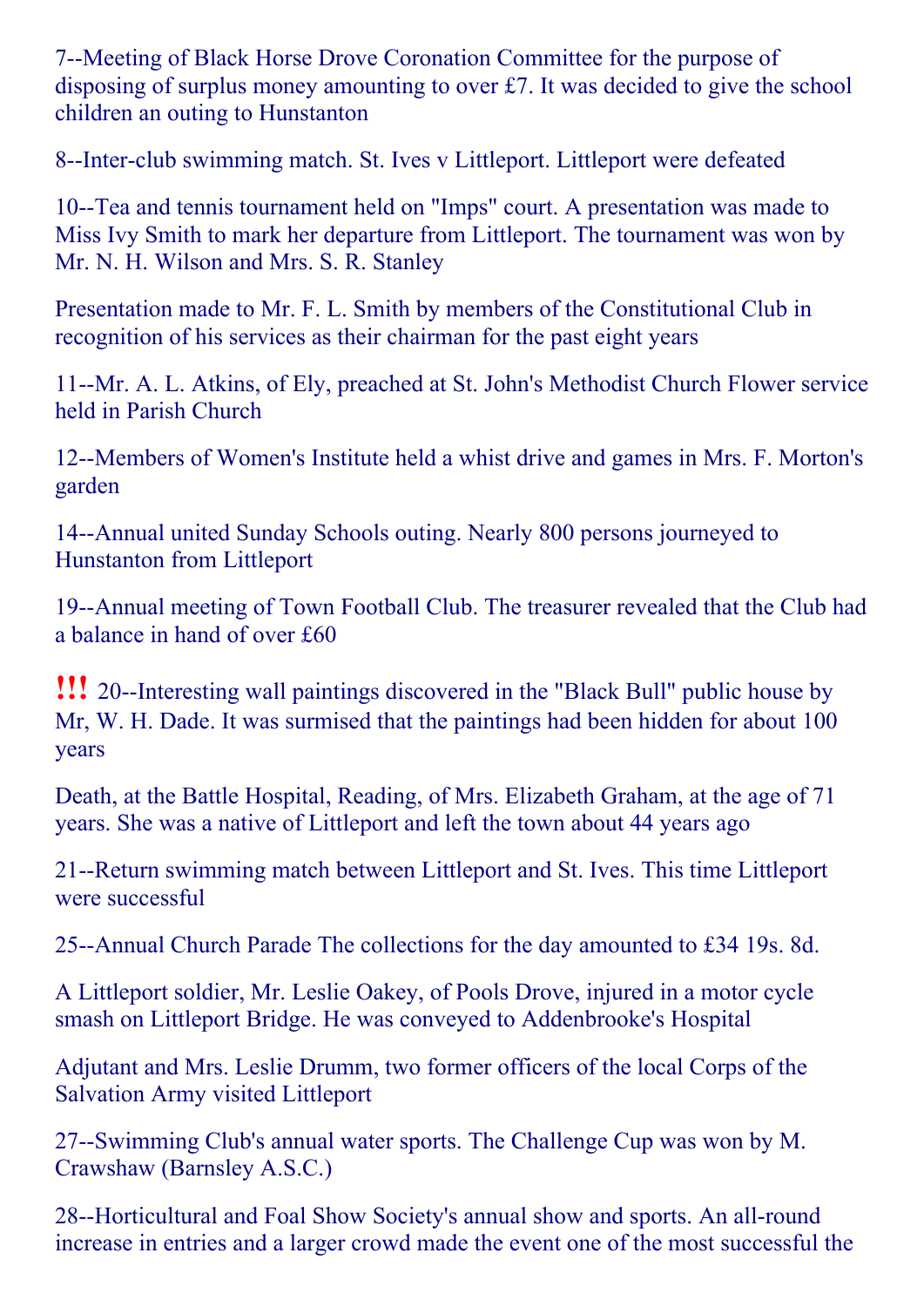# AUGUST, 1937.

3--Mr. F. S. Chapman, who had been a missionary in Bolivia for 17 years, addressed a missionary meeting held in the Highfield Mission Room

4Friendly Societies Charities' Committee held their annual fete in the grounds of the Convalescent Home. About £20 was raised

Freehold property at The Moors, Littleport, purchased by Mr. Robert Lee for £400

6--Miss Dorothy A. Dade celebrated her 21st birthday with a party at her home

**!!!** 7--A milkman's tricycle belonging to Messrs. H. G. Butcher & Son involved in a collision with a motor car driven by Miss O. Curtis, of Hempfield Road

11--Inter-club swimming match--Littleport narrowly defeated by King's Lynn

13--Town Boys' School examination success. The following scholars gained free places at Soham Grammar School : C. South. H. Brown, 3D. Stimpson, R. Murfitt, E. Cox and R. Cobbin

Feltwell R.A.F, entertained in an inter-club swimming match by the local club. The homesters won

14--Funeral, at Downham Market Cemetery, of Mr. Henry Smith, who passed away at 4, Hempfield Place, in his 86th year

17--Littleport swimmers again successful in inter-club match with March

18--Candidate Douglas Burgess, left the local Corps of the Salvation Army for the Salvation Army Training College, Denmark Hill. London

20--Mrs. Twiss, of Main Street, won a second prize with her Dalmatian puppy at King's Lynn Dog Show

23--1st Littleport Troop of Boy Scouts left Littleport for their annual camp at Beeston Hall Farm, West Runton

24--Littleport swimmers successful in yet another inter-club contest at King's Lynn

25--Inter-club swimming--Littleport successful at Ely.

Death, at Lakenheath, of Mr. John Fletcher, at the age of 97 years Mr. Fletcher resided continuously in Littleport for 95 years. only leaving the district two years ago

27--Three stacks destroyed by fire on White House Farm, White House Drove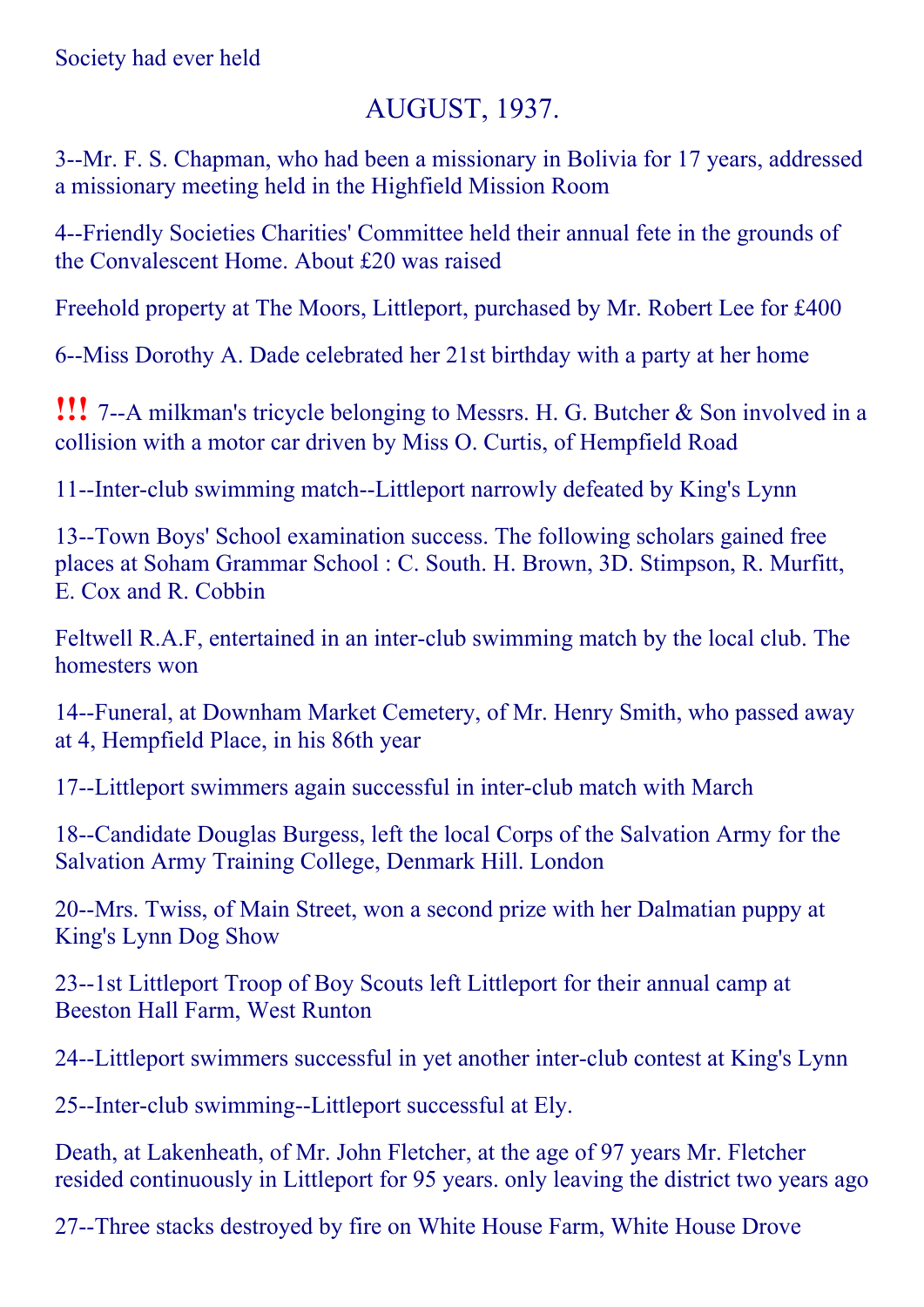31--Inter-club swimming match at March. Littleport successful in their final match of the season

## SEPTEMBER, 1937.

5--Victoria Street Methodist Church harvest festival services the most successful for many years

6--Monthly meeting of Women's Institute. Miss Gaskill, of Cambridge gave a demonstration and talk on household jobbery

12--Harvest festival of St. John's Methodist Church

15--Bowls--Final of Greene King Challenge Cup won by F. Pilkington, who defeated A. Mackender

18--While cycling along the Ten Mile Bank Road Mr. Love Reynolds, of Silt Road, came into collision with a motor car driven by Mr. Arthur John Lee, of Black Horse Drove. No injuries were sustained

19--Harvest thanksgiving services at the Salvation Army Hall conducted by Brigadier and Mrs. Fenwick (Divisional Young Peoples' Secretaries)

21--Presentation made to Miss E. Morton by members of the local Women's Branch of the Isle of Ely Division of the Conservative & Unionist Association to mark their appreciation of her services as their chairman for the past eight years. Her impending departure from Littleport necessitated her retirement

22--Harvest festival services began at Parish Church. Rev. T. W. Coombe (Vicar of Little Ouse) preached

23--Annual party for old age pensioners given by local Women's Institute. 140 pensioners were present

25--A straw stack, the property of Mr. J. W. Atkins, destroyed by fire

26--Parish Church's harvest festival concluded. Rev. A. J. C. Young, Rector of Little Downham, preached at the evening service

30--Retirement from Isle of Ely Constabulary of P.s. Ernest Reginald Roythorne after completing 28 years' service. He came to Littleport in 1929 P.s. J. S. Vail took up his new duties at Littleport

# OCTOBER, 1937.

7--Messrs. A. Harley, Horace Harrison, and W. Bye awarded prizes in connection with stacking and thatching competitions organised by the National Farmers' Union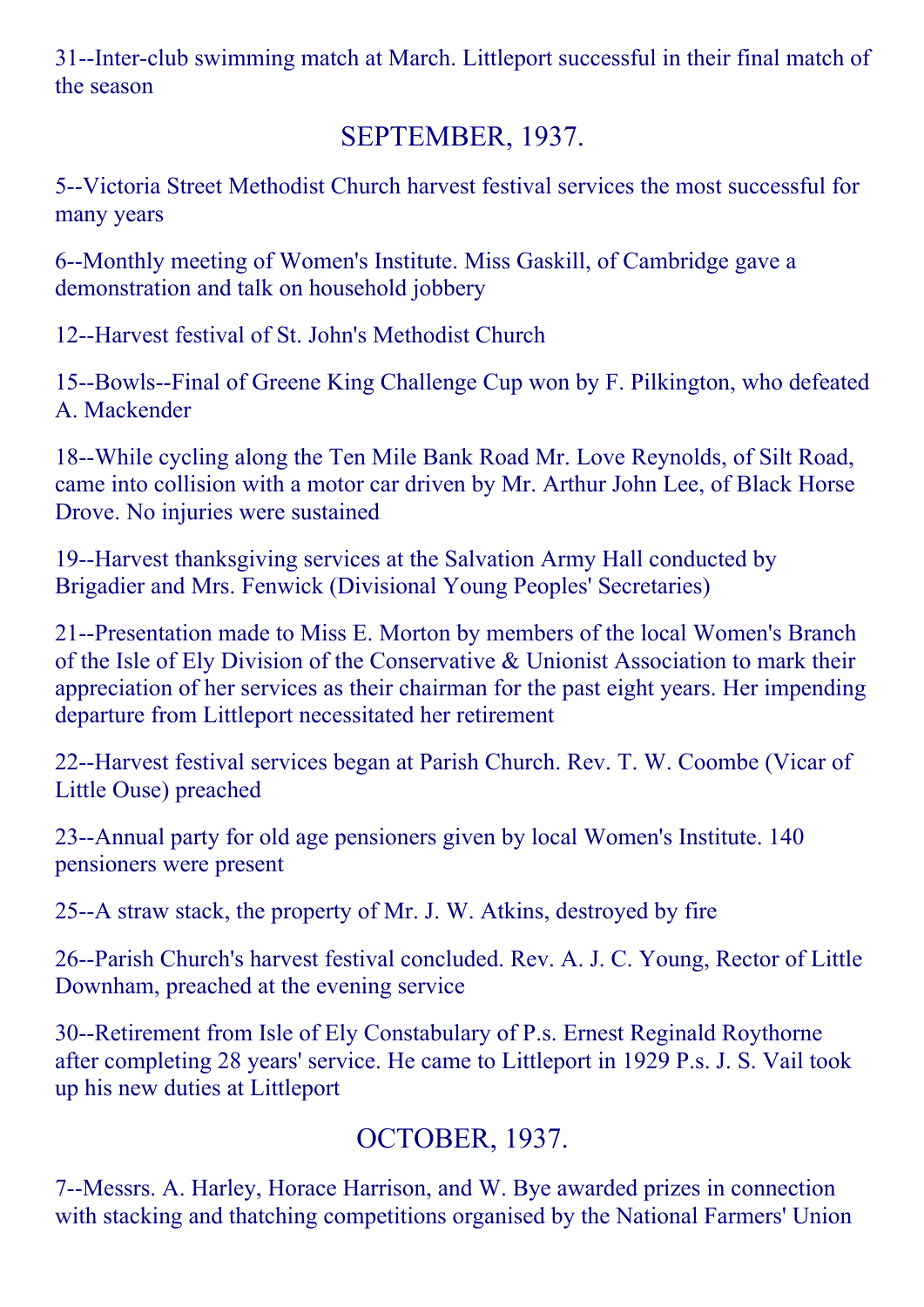Meeting of Amalgamated Friendly Societies' Charities Committee. Mr. A. C. Warren (vice-chairman) and Mr. F. J. Bell (hon. secretary) announced their retirements

12--Alderman T. Peake, J.P., appointed to the position of Deputy Lieutenant for the County of Cambridge

**!!!** 12--First appearance of Belisha beacons in Littleport

15--Official welcome given to Rev. Arthur Ainsworth Taylor by the people of Littleport St. Matthew's when he was instituted by the Bishop of Ely (Dr. Heywood)

Mr. Kenneth Pope, a pupil of Mrs. Walter Gotobed, gained a certificate for Pitman's Shorthand, Primer I.

18--Special meeting of Hereward Lodge of Odd Fellows. £652 surplus capital disposed of.

22--Mr. and Mrs. G. W. Smith, of Hills Farm, Bell's Drove, celebrated their golden wedding

23--Marriage, at Fakenham, Norfolk, of P.c. Frank Harrison, of Littleport, and Miss Edna Beazor, of Fakenham

**!!!** 26--Official Opening of the new school at Black Horse Drove. The ceremony was performed by Ald. T. Peake, D.L., J.P.

27--Annual dinner of Butchers' Cricket Club

28--Rally of young people, arranged by members of Highfield Mission Room Young People's Meeting, a great success

31--The Dean of Ely (the Very Rev. L. E. Blackburne) preached at the Parish Church

#### NOVEMBER, 1937.

3--Inauguration of the Littleport & District Canine Society

**!!!** 5--Alarming outbreak of diphtheria in Littleport

Miss Fairy Dade and and Miss Lily Thurling, pupils of Mrs. Walter Gotobed, each gained a certificate for Pitman's Shorthand, Primer I.

Collections for Dr. Barnado's Homes, organised by Miss Peacock, totalled over £l5

6--Poppy Day collections a record. No less than £81 5s. 11d. realised

Marriage, at Providence Church, March, of Mr. G. T. Stevens, of March, and Miss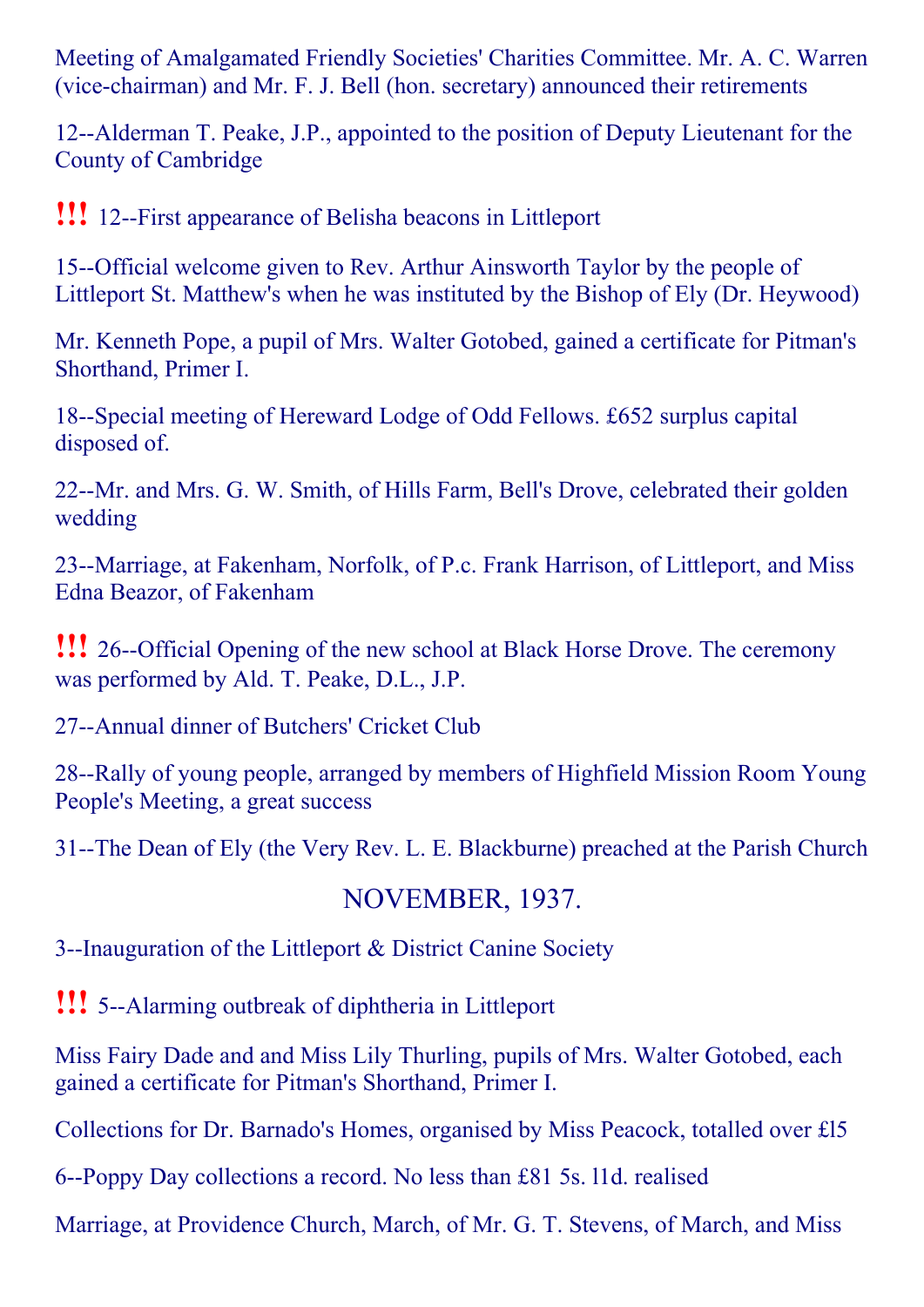Eveline Mary Cook, daughter of Mr. S. D. Cook and the late Mrs. Cook, of Hempfield Place

7United Armistice service of remembrance held in the Parish Church. The special preacher was the Bishop of Ely (Dr. Heywood)

Meetings at Salvation Army Hall conducted by Brigadier Tom Plant

**!!!** 8--Monthly meeting of Women's Institute. Mrs. Cadnum demonstrated the making of a "yule log"

9--P.s. G. V. Hill, of Ely, gave the last of his course of lectures on air raid precautions to local special constables and members of the Littleport Observer Corps, at the Cafe Marguerite

11--Armistice Day--Death of Mr. William Gotobed, of Stanley House after an illness lasting eight months

11--Armistice service held in St. John's Methodist Church

13--About  $£25$  raised by means of a jumble sale organised by the British Legion Silver Prize Band

15--Impressive scenes at the funeral of Mr. William Gotobed

23--A branch of the St. John Ambulance Association formed in Littleport

24--Annual dinner of the local branch of the British Legion. It was revealed that Mr. Cecil Mott, the President, had given £200 towards the fund which had been started for the purpose of providing new premises

Regimental dance, arranged in connection with the 1st Battalion Cambs. Regiment, held in Constitutional Hall. Over 150 dancers were present

27--The East Anglian Brass Band Association held their fifth annual quartet contest in the Constitutional Hall. A Littleport British Legion quartet gained third prize in Class B

# DECEMBER, 1937.

3--Terrible accident at the junction of Ten Mile Bank Road and Lynn Road. Miss Mary Barnes, of Manea, killed when involved in a collision with a motor lorry. Lawrence Wm. Buckingham, of Southery, was also hit by the vehicle but had a miraculous escape from serious injury. Miss Barnes was 32 years of age

A meeting in connection with the Isle of Ely County Council's Air Raid Precautions scheme held in British Legion headquarters